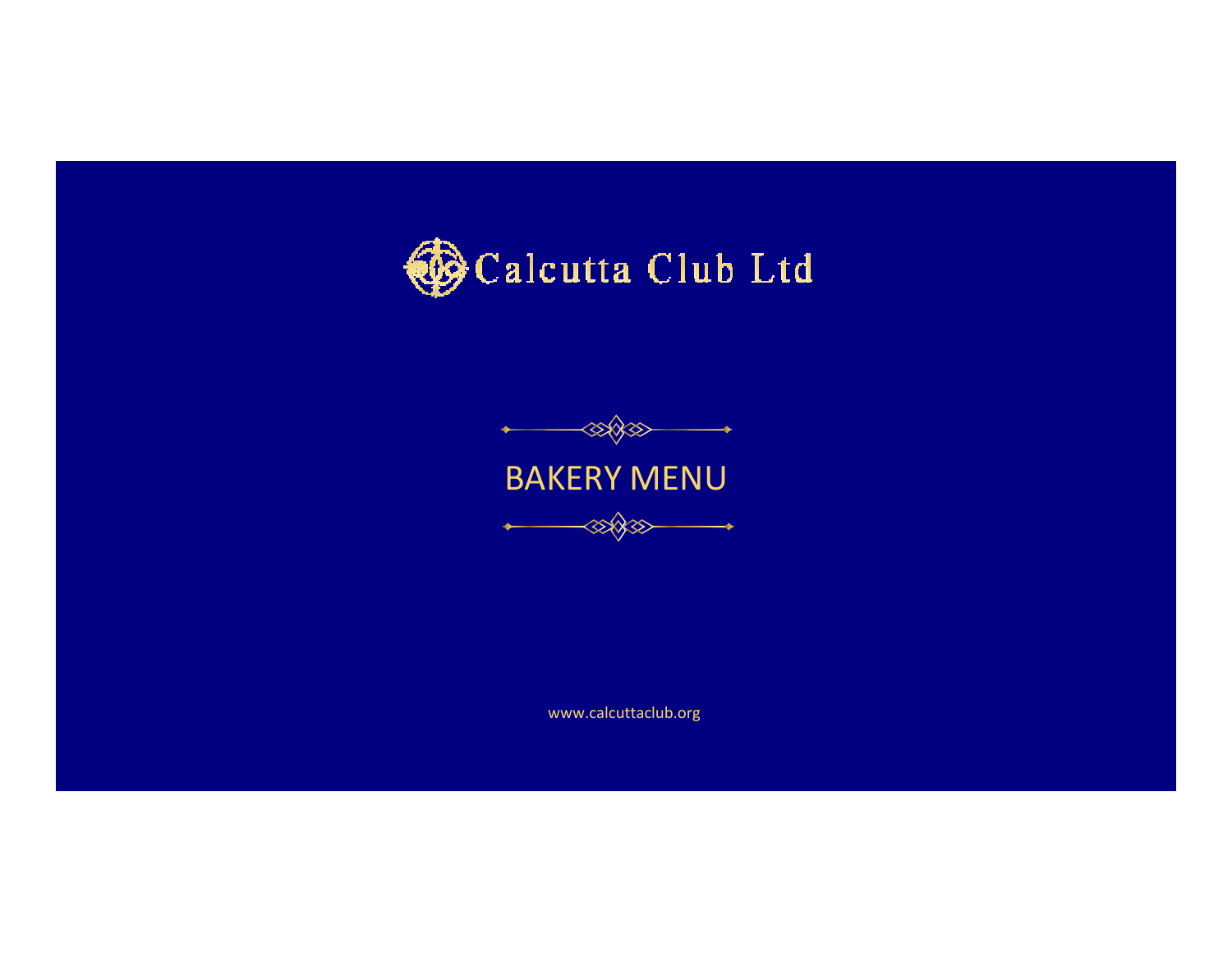| <b>ITEM</b><br><b>CODE</b> | <b>ITEM DESCRIPTION</b>             | <b>UOM</b> | <b>BASE</b><br><b>RATE</b> | <b>ITEM</b><br><b>CODE</b> | <b>ITEM DESCRIPTION</b>             | <b>UOM</b> | <b>BASE</b><br><b>RATE</b> | <b>ITEM</b><br><b>CODE</b> | <b>ITEM DESCRIPTION</b>             | <b>UOM</b> | <b>BASE</b><br><b>RATE</b> |
|----------------------------|-------------------------------------|------------|----------------------------|----------------------------|-------------------------------------|------------|----------------------------|----------------------------|-------------------------------------|------------|----------------------------|
| 1341                       | Khari Biscuit - 1pc                 | <b>PCS</b> | 6.00                       | 340S                       | Shrimp Pizza 8 Inch                 | <b>PLT</b> | 265.00                     | 8106S                      | Chicken Rst Chik/Chck Sausag 8 Inch | <b>PLT</b> | 260.00                     |
| 444                        | Nut Corner                          | <b>PCS</b> | 30.00                      | 441                        | Chicken Hotdog Cocktl Sz            | <b>PCS</b> | 30.00                      | 8159                       | Chicken Submarin                    | <b>PCS</b> | 55.00                      |
| 445                        | Butter Nan Khatai                   | <b>PCS</b> | 6.00                       | 442                        | <b>Mutton Burger Mini</b>           | <b>PCS</b> | 50.00                      | 9081                       | <b>Millet Bread</b>                 | PER        | 50.00                      |
| 446                        | Sugar Free Biscuit                  | <b>PCS</b> | 14.00                      | 447                        | Veg Burger Mini                     | <b>PCS</b> | 40.00                      | 9243                       | Pizza Mutton 6 Inch                 | <b>PLT</b> | 240.00                     |
| 504                        | Chocolate Biscuits                  | <b>PCS</b> | 6.00                       | 483                        | <b>Sliced Bread</b>                 | POU        | 26.00                      | 9243S                      | <b>Pizza Mutton 8 Inch</b>          | <b>PLT</b> | 280.00                     |
| 507                        | <b>Mutton Fattaya</b>               | <b>PCS</b> | 45.00                      | 484                        | <b>Sliced Garlic Bread</b>          | POU        | 30.00                      | 9243S1                     | <b>Extra Tropping Mutton</b>        | <b>POR</b> | 50.00                      |
| 509                        | Veg Fattaya                         | <b>PCS</b> | 30.00                      | 485                        | <b>Sliced Brown Bread</b>           | POU        | 26.00                      | 9244S1                     | <b>Extra Toppings Shrimp</b>        | <b>POR</b> | 35.00                      |
| 511                        | Jam Biscuits                        | <b>PCS</b> | 10.00                      | 489                        | <b>Milk Bread</b>                   | POU        | 34.00                      | 9274                       | <b>Olive Bread</b>                  | <b>PCS</b> | 55.00                      |
| 523                        | Salted Zeera Biscuits               | <b>PCS</b> | 3.00                       | 490                        | <b>Sandwich Bread One Pound</b>     | POU        | 26.00                      | 9383                       | Spinach Garlic Cheese Bread         | <b>PCS</b> | 45.00                      |
| 9369                       | <b>Salted Biscuit</b>               | <b>PCS</b> | 5.00                       | 490S1                      | Sandwich Bread 1.5 Pound            | POU        | 30.00                      | 9388                       | <b>Multi Grain Loaf</b>             | <b>PCS</b> | 30.00                      |
| 9658                       | <b>Butterfly Biscuit</b>            | <b>PCS</b> | 8.00                       | 491                        | <b>Garlic Bread</b>                 | <b>PCS</b> | 30.00                      | 9393                       | <b>Coriander Bread Loaf</b>         | <b>PCS</b> | 48.00                      |
| 9680                       | Horseshoe                           | <b>PCS</b> | 25.00                      | 492                        | <b>Brown Bread</b>                  | POU        | 26.00                      | 9413                       | <b>Lavash Bread</b>                 | <b>PCS</b> | 25.00                      |
| 1300                       | French Baguette                     | <b>PCS</b> | 25.00                      | 499                        | Pizza Capsicum & Paneer 6 Inch      | <b>PLT</b> | 180.00                     | 9414                       | <b>Garlic Rosemary Loaf</b>         | <b>PCS</b> | 35.00                      |
| 1476                       | <b>Spring Onion Tomato Bread</b>    | <b>PCS</b> | 40.00                      | 499SI                      | <b>Extra Topping Roast Chicken</b>  | <b>POR</b> | 40.00                      | 9416                       | <b>German Bread</b>                 | <b>PCS</b> | 40.00                      |
| 188                        | Foccacia Bread                      | POU        | 90.00                      | 500                        | <b>Masala Bread</b>                 | <b>PCS</b> | 40.00                      | 9427                       | <b>Cheese Basil Bread</b>           | <b>PCS</b> | 50.00                      |
| 244                        | Cheese Bread 6 Pcs.                 | <b>PCS</b> | 45.00                      | 530                        | <b>Bread Stick</b>                  | <b>PCS</b> | 3.00                       | 9434                       | <b>Garlic/Rosemary Focaccia</b>     | <b>PCS</b> | 70.00                      |
| 2597                       | Multi Grain Bread                   | POU        | 60.00                      | 629                        | <b>Chicken Cheese Bread Loaf</b>    | POU        | 110.00                     | 9450                       | <b>Fancy Sausage Bread</b>          | <b>PCS</b> | 65.00                      |
| 321S1                      | Extra Topping Mushroom/Corn/Cheesen | POR        | 35.00                      | 8106                       | Chicken Pizza(Rst Chicken/Chicken S | <b>PLT</b> | 205.00                     | 9451                       | <b>Cheese Garlic Bread</b>          | <b>PCS</b> | 45.00                      |

Menu List ( 23-Apr-2021 TO 23-Apr-2022 )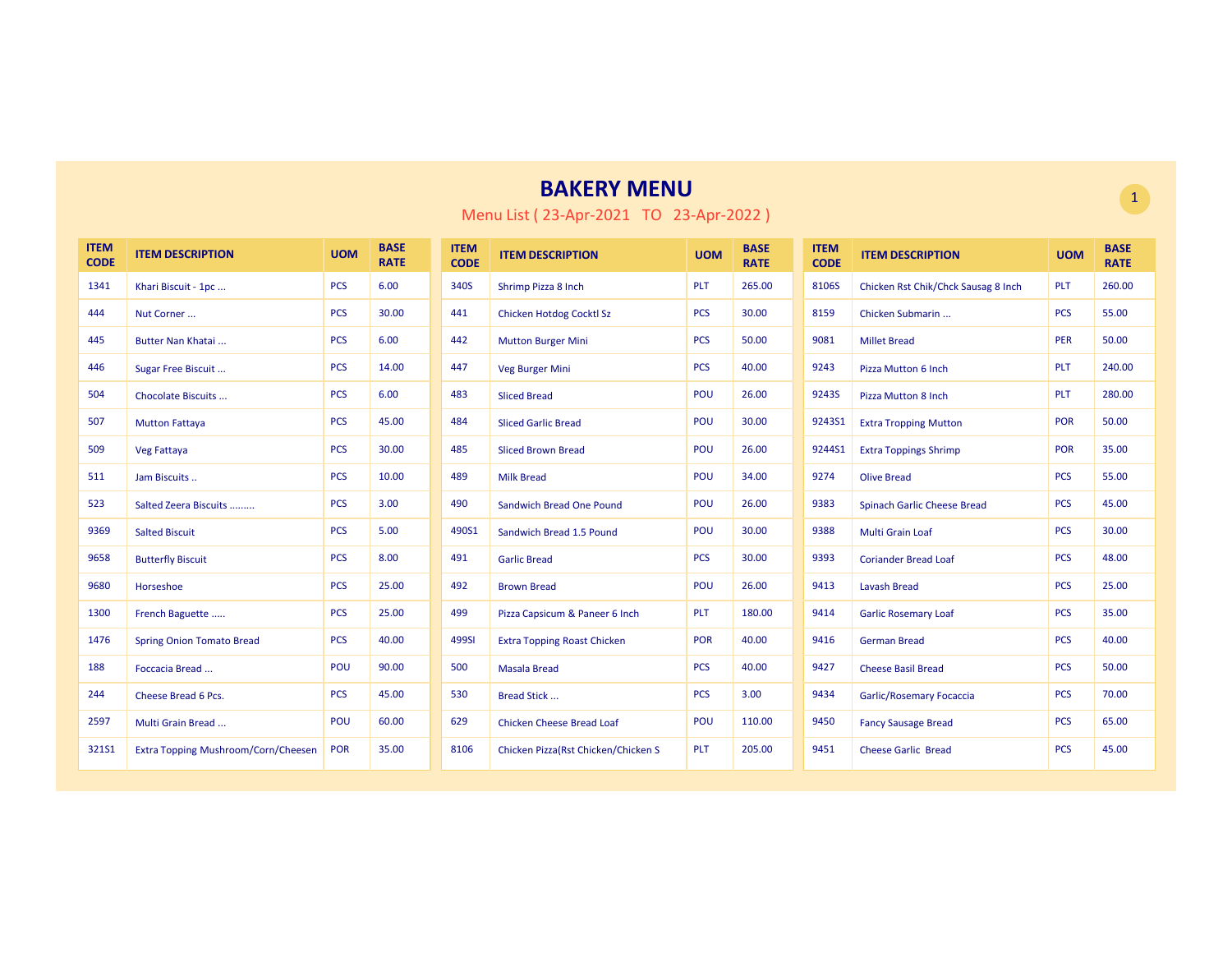| <b>ITEM</b><br><b>CODE</b> | <b>ITEM DESCRIPTION</b>          | <b>UOM</b> | <b>BASE</b><br><b>RATE</b> | <b>ITEM</b><br><b>CODE</b> | <b>ITEM DESCRIPTION</b>       | <b>UOM</b> | <b>BASE</b><br><b>RATE</b> | <b>ITEM</b><br><b>CODE</b> | <b>ITEM DESCRIPTION</b>      | <b>UOM</b> | <b>BASE</b><br><b>RATE</b> |
|----------------------------|----------------------------------|------------|----------------------------|----------------------------|-------------------------------|------------|----------------------------|----------------------------|------------------------------|------------|----------------------------|
| 9653                       | <b>Half Pound Bread</b>          | <b>PER</b> | 12.00                      | 1484                       | <b>Mousse Cake</b>            | <b>PCS</b> | 35.00                      | 9655                       | <b>Estar Eggs</b>            | <b>PCS</b> | 40.00                      |
| 9686                       | Chicken Salami With Cheese Bread | <b>PCS</b> | 80.00                      | 300                        | <b>Choco Cheese Cake</b>      | <b>PCS</b> | 40.00                      | 9669                       | <b>Lemon Cheese Cake</b>     | <b>PCS</b> | 50.00                      |
| 9713                       | <b>Cheese Sausage Loaf</b>       | <b>PCS</b> | 67.00                      | 440                        | <b>Catalogue Cake</b>         | POU        | 380.00                     | 9670                       | <b>Mango Cheese Cake</b>     | <b>PCS</b> | 50.00                      |
| 9750                       | <b>Garlic Parsley Bread</b>      | <b>PCS</b> | 50.00                      | 532                        | Plum Cake                     | <b>PCS</b> | 325.00                     | 9672                       | <b>Chocolate Pyramid</b>     | <b>PCS</b> | 40.00                      |
| 9755                       | <b>Jowar Bread</b>               | <b>PER</b> | 50.00                      | 533                        | Cheese Cakes                  | <b>PCS</b> | 45.00                      | 9736                       | Xmascake                     | <b>PCS</b> | 275.00                     |
| 1412                       | Walnut Brownie                   | <b>PCS</b> | 38.00                      | 534                        | Fruit Cake Slice              | <b>PCS</b> | 22.00                      | 9748                       | <b>Vol Au Vent Case</b>      | <b>PCS</b> | 4.00                       |
| 9712                       | <b>Brownie Mousse</b>            | <b>PER</b> | 47.00                      | 541                        | <b>Bluberry Cheese Cake</b>   | <b>PCS</b> | 65.00                      | 1416                       | <b>Chocolate Moment</b>      | <b>PCS</b> | 50.00                      |
| 498                        | <b>Bun</b>                       | <b>PCS</b> | 15.00                      | 556                        | Slice Walnut Cake             | <b>PCS</b> | 27.00                      | 186                        | Chocolate Fondant            | <b>PCS</b> | 40.00                      |
| 591                        | Hot Cross Bun                    | <b>PCS</b> | 20.00                      | 581                        | Butter Slice Cake             | <b>PCS</b> | 25.00                      | 514                        | <b>Chocolate Assorted</b>    | <b>PCS</b> | 6.00                       |
| 9244                       | <b>Vegetable Burger</b>          | <b>PCS</b> | 120.00                     | 627                        | Birthday Cake (Spl)           | POU        | 330.00                     | 9386                       | <b>Choco Pack</b>            | <b>PAC</b> | 80.00                      |
| 92441                      | <b>Chicken Burger</b>            | <b>PCS</b> | 150.00                     | 9407                       | <b>Double Mousse Cake</b>     | <b>PCS</b> | 35.00                      | 9415                       | <b>Chocolate Profiterole</b> | <b>PCS</b> | 30.00                      |
| 92442                      | <b>Mutton Burger</b>             | <b>PCS</b> | 160.00                     | 9410                       | Chocolate Banana Cake         | <b>PCS</b> | 35.00                      | 9676                       | Meringue Custard / Chocolate | <b>PCS</b> | 35.00                      |
| 92443                      | <b>Fish Burger</b>               | <b>PCS</b> | 170.00                     | 9411                       | <b>Chocolate Mousse Cake</b>  | <b>PCS</b> | 35.00                      | 639                        | Almond Butter Cookies        | <b>PCS</b> | 20.00                      |
| 9365                       | Mini Burger Bun                  | <b>PCS</b> | 5.00                       | 9436                       | Mud Cake (Pastry)             | <b>PCS</b> | 35.00                      | 9286                       | <b>Chocochips Cookies</b>    | <b>PCS</b> | 15.00                      |
| 9454                       | Cheese Corn Bun Veg              | <b>PCS</b> | 30.00                      | 9439                       | <b>Mutton Vol-Au-Vent</b>     | <b>PCS</b> | 55.00                      | 1418                       | Prawn Crossiant              | <b>PCS</b> | 45.00                      |
| 9455                       | <b>Chilly Chicken Cheese Bun</b> | <b>PCS</b> | 45.00                      | 9440                       | Veg Vol-Au-Vent               | <b>PCS</b> | 30.00                      | 448                        | <b>Almond Croissant</b>      | <b>PEG</b> | 60.00                      |
| 9671                       | <b>Mutton Keema Bun</b>          | <b>PCS</b> | 45.00                      | 9441                       | <b>Hazelnut Mousse</b>        | <b>PCS</b> | 35.00                      | 479                        | <b>Multi Grain Croissant</b> | <b>PCS</b> | 45.00                      |
| 9678                       | <b>Fish Bun</b>                  | <b>PCS</b> | 40.00                      | 9448                       | <b>Strawberry Cheese Cake</b> | <b>PCS</b> | 50.00                      | 497                        | Croissant                    | <b>PCS</b> | 25.00                      |

Menu List ( 23-Apr-2021 TO 23-Apr-2022 )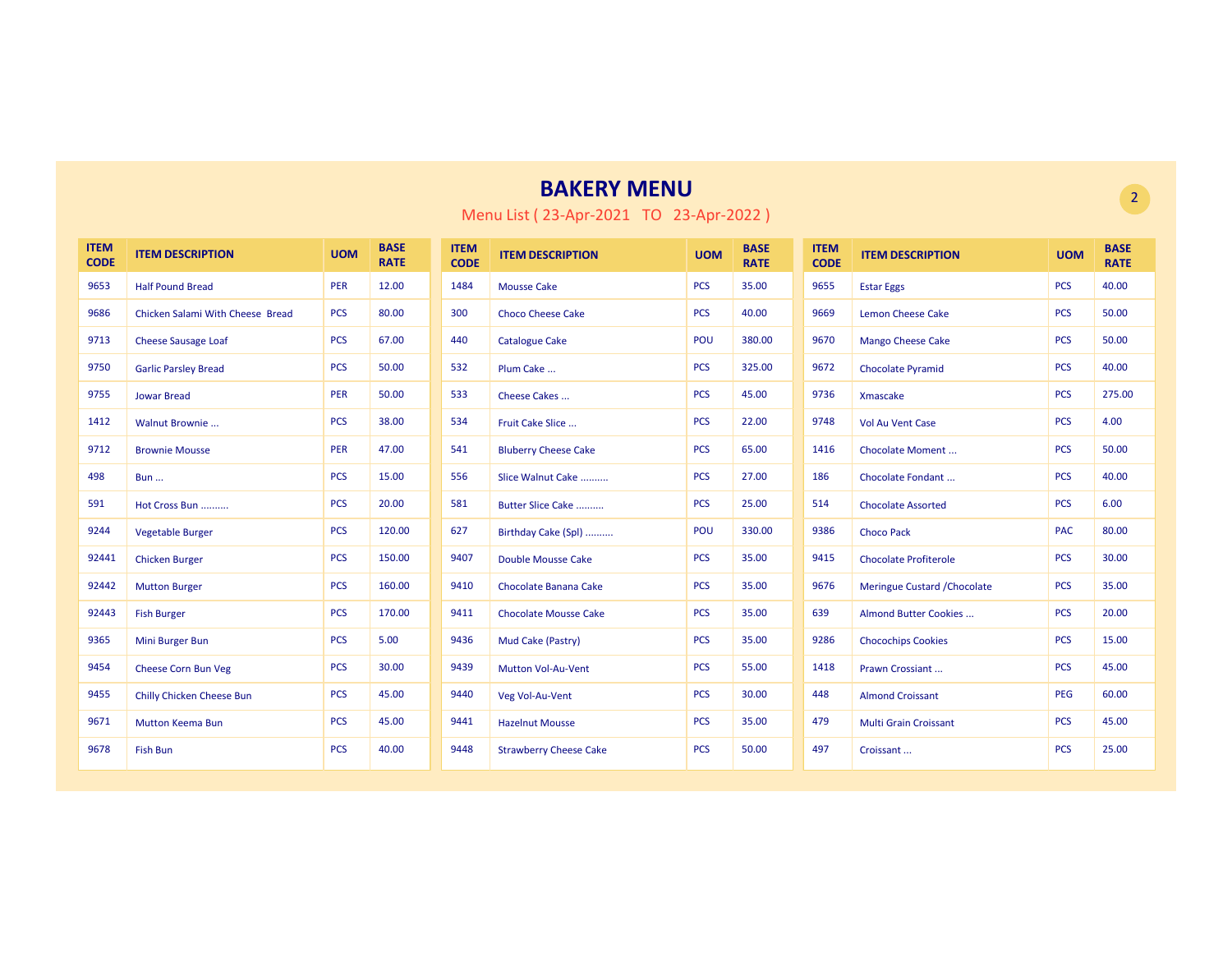| <b>ITEM</b><br><b>CODE</b> | <b>ITEM DESCRIPTION</b>       | <b>UOM</b> | <b>BASE</b><br><b>RATE</b> | <b>ITEM</b><br><b>CODE</b> | <b>ITEM DESCRIPTION</b>                | <b>UOM</b> | <b>BASE</b><br><b>RATE</b> | <b>ITEM</b><br><b>CODE</b> | <b>ITEM DESCRIPTION</b>                         | <b>UOM</b> | <b>BASE</b><br><b>RATE</b> |
|----------------------------|-------------------------------|------------|----------------------------|----------------------------|----------------------------------------|------------|----------------------------|----------------------------|-------------------------------------------------|------------|----------------------------|
| 9251                       | <b>Chocolate Croissant</b>    | <b>PCS</b> | 28.00                      | 1307                       | Tea Castleton Exclusive Edition 100grm | <b>PAC</b> | 480.00                     | 1326                       | Castleton Premium Tea Bag 100tb                 | <b>PAC</b> | 552.50                     |
| 9661                       | <b>Mutton Croissant</b>       | <b>PCS</b> | 63.00                      | 1308                       | Tea Castleton Exclusive Edition 50grm  | <b>PAC</b> | 280.00                     | 1327                       | Castleton Premium Tea Bags 25tb                 | <b>PAC</b> | 161.90                     |
| 9422                       | <b>Eggless Mango Gateaux</b>  | <b>PCS</b> | 35.00                      | 1309                       | Tea Castleton Premium 100grm           | <b>PAC</b> | 680.00                     | 1328                       | Barnesbeg Tea Bags 25tb                         | <b>PAC</b> | 144.50                     |
| 616                        | Diwali Basket (Small)         | PAC        | 250.00                     | 1310                       | Tea Castleton Vintage 250grm           | <b>PAC</b> | 467.50                     | 1329                       | Goodricke Chai Ctc Tea Bag 25tb                 | <b>PAC</b> | 29.75                      |
| 678                        | Christmas Gift Hamper         | PAC        | 250.00                     | 1311                       | Tea Castleton Vintage 100grm           | <b>PAC</b> | 233.75                     | 1330                       | Goodricke Chai Ctc Tea Bag 100tb                | <b>PAC</b> | 97.75                      |
| 9445                       | Diwali Gift Hamper Special    | <b>PAC</b> | 600.00                     | 1312                       | Barnesberg Org Grn Tea 100grm          | <b>PAC</b> | 127.00                     | 1331                       | <b>Thurbo Institutional Pack</b>                | <b>PAC</b> | 225.00                     |
| 630                        | <b>Dark Chocolate Twister</b> | <b>PAC</b> | 130.00                     | 1313                       | Tea Badamtam Chestlet 250grm           | <b>PAC</b> | 425.00                     | 1332                       | <b>Castleton Vintage Tea Bags</b>               | <b>PAC</b> | 160.00                     |
| 9404                       | Diwali Basket                 | <b>PAC</b> | 400.00                     | 1314                       | Tea Badamtam Chestlet 100grm           | <b>PAC</b> | 212.50                     | 1333                       | Barnesbeg Tea Bags(Lemon & Mint)                | <b>PAC</b> | 129.52                     |
| 1026                       | Chocochip Muffin              | <b>PCS</b> | 23.00                      | 1315                       | Badamtam Sencha Green Tea 100grm       | <b>PAC</b> | 388.00                     | 1334                       | Barnesbeg Tea Bags (Ginger & Tulsi)             | <b>PAC</b> | 129.52                     |
| 1340                       | Muffin Small - 1pc            | <b>PCS</b> | 5.00                       | 1316                       | Tea Margarets Hope 250grm              | <b>PAC</b> | 360.00                     | 1335                       | <b>Barnesbeg Tea (Mint Cup)</b>                 | <b>PAC</b> | 80.95                      |
| 461                        | Sugar Free Muffin             | <b>PCS</b> | 25.65                      | 1317                       | Tea Dj 3 In 1 250grm                   | <b>PAC</b> | 360.00                     | 1336                       | Barnesbeg Tea (Tulsi Cup)                       | <b>PAC</b> | 80.95                      |
| 515                        | Muffin                        | <b>PCS</b> | 18.00                      | 1318                       | Tea Assam 3 In 1 250grm                | <b>PAC</b> | 300.00                     | 1337                       | <b>Roasted Tea Cup</b>                          | <b>PAC</b> | 80.95                      |
| 1301                       | Tea Roasted Jar 250grm        | PAC        | 255.00                     | 1319                       | Tea Seasons 3 In 1 150grm              | <b>PAC</b> | 403.75                     | 1338                       | Castleton Premium Pyramid 25tb                  | <b>PAC</b> | 505.95                     |
| 1302                       | Tea Roasted Jar 100grm        | PAC        | 93.50                      | 1321                       | Khaass Exclu Assam Tea 1000grm         | <b>PAC</b> | 341.70                     | 665                        | <b>Swiss Chocolates (Pack) Small Pk</b>         | <b>PAC</b> | 50.00                      |
| 1303                       | Tea Roasted Carton 250grm     | <b>PAC</b> | 93.50                      | 1322                       | Khaass Exclu Assam Tea 250grm          | <b>PAC</b> | 110.50                     | 665S1                      | Swiss Chocolates (Pack) Medium Pk               | <b>PAC</b> | 60.00                      |
| 1304                       | Tea Thurbo Carton 250grm      | <b>PAC</b> | 280.50                     | 1323                       | Khaass Exclu Assam Tea 100grm          | <b>PAC</b> | 31.45                      | 665S2                      | Swiss Chocolates (Pack) Large Pk                | <b>PAC</b> | 100.00                     |
| 1305                       | Tea Thurbo Carton 100grm      | <b>PAC</b> | 127.50                     | 1324                       | Tea Goodricke Chai Leaf 250grm         | <b>PAC</b> | 63.75                      | 665S3                      | Swiss Chocolates (Pack) Family Pk               | <b>PAC</b> | 125.00                     |
| 1306                       | Tea Premium Dj Carton 250grm  | <b>PAC</b> | 136.00                     | 1325                       | Roasted Tea Bags 25tb                  | <b>PAC</b> | 93.50                      | 668                        | <b>Swiss Chocolates (Small Pack) Small Pack</b> | <b>PAC</b> | 55.00                      |

#### Menu List ( 23-Apr-2021 TO 23-Apr-2022 )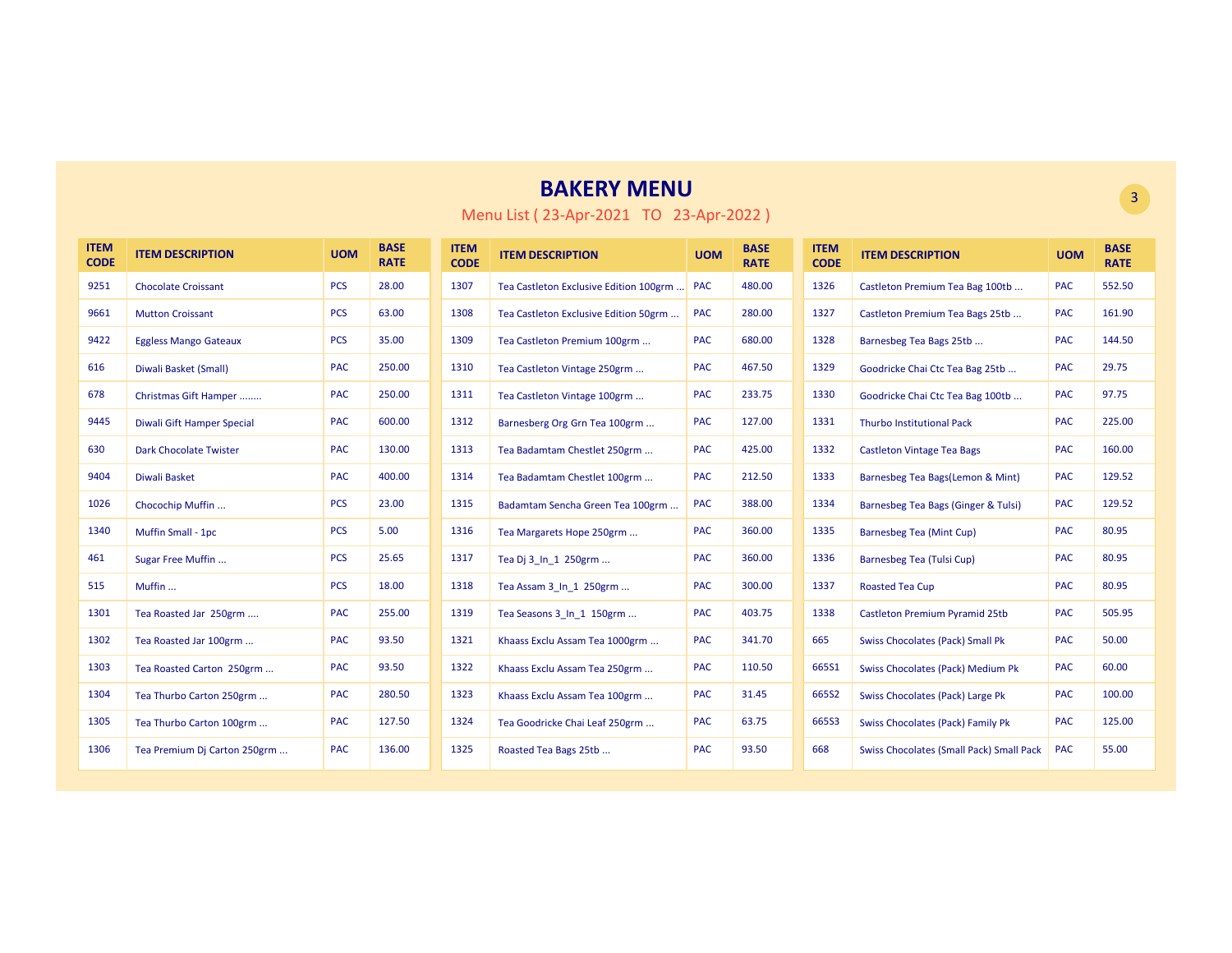| <b>ITEM</b><br><b>CODE</b> | <b>ITEM DESCRIPTION</b>             | <b>UOM</b> | <b>BASE</b><br><b>RATE</b> | <b>ITEM</b><br><b>CODE</b> | <b>ITEM DESCRIPTION</b>            | <b>UOM</b> | <b>BASE</b><br><b>RATE</b> | <b>ITEM</b><br><b>CODE</b> | <b>ITEM DESCRIPTION</b>            | <b>UOM</b> | <b>BASE</b><br><b>RATE</b> |
|----------------------------|-------------------------------------|------------|----------------------------|----------------------------|------------------------------------|------------|----------------------------|----------------------------|------------------------------------|------------|----------------------------|
| 669                        | Swiss Chocolates (Medium Pack)      | <b>PAC</b> | 60.50                      | 321S                       | Margherita 8 Inch                  | <b>PLT</b> | 195.00                     | 9290                       | <b>Blueberry Pastry</b>            | <b>PCS</b> | 35.00                      |
| 670                        | Swiss Chocolates (Large Jar)        | <b>PAC</b> | 77.00                      | 480                        | <b>Red Velvet Pastry</b>           | <b>PCS</b> | 40.00                      | 9291                       | <b>Chocolate Mousse Cup</b>        | <b>PCS</b> | 40.00                      |
| 671                        | Swiss Chocolates (Large Cone)       | <b>PAC</b> | 77.00                      | 518                        | Chocolate Pastry                   | <b>PCS</b> | 30.00                      | 9362                       | <b>Eggless Fresh Fruit Gateaux</b> | <b>PAC</b> | 35.00                      |
| 672                        | Swiss Chocolates (Family Pack)      | <b>PAC</b> | 110.00                     | 540S1                      | <b>Rum Ball Spl</b>                | <b>PCS</b> | 27.00                      | 9387                       | <b>White Forest</b>                | <b>PCS</b> | 35.00                      |
| 673                        | Swiss Chocolates (Small Gift Pack)  | <b>PAC</b> | 126.50                     | 544                        | Doughnut                           | <b>PCS</b> | 20.00                      | 9395                       | <b>Fruit Trifle</b>                | <b>PCS</b> | 35.00                      |
| 674                        | Swiss Chocolates (Medium Gift Pack) | <b>PAC</b> | 137.50                     | 649                        | Chocolate Doughnut                 | <b>PCS</b> | 12.50                      | 9402                       | Eggless Cho. Oreo Pastry           | <b>PCS</b> | 35.00                      |
| 675                        | Swiss Chocolates (Large Gift Pack)  | <b>PAC</b> | 165.00                     | 656                        | <b>Black Forest Pastry Regular</b> | <b>PCS</b> | 35.00                      | 9403                       | <b>Butterscotch Pastry</b>         | <b>PCS</b> | 35.00                      |
| 676                        | Swiss Chocolates (Family Gift Pack) | <b>PAC</b> | 192.00                     | 656S1                      | <b>Black Forest Pastry Spl</b>     | <b>PCS</b> | 38.00                      | 9408                       | <b>Brownie Pastry</b>              | <b>PCS</b> | 40.00                      |
| 681                        | Diabetic Chocolate Box              | <b>PAC</b> | 125.00                     | 657                        | <b>Danish Pastry</b>               | <b>PCS</b> | 22.00                      | 9412                       | <b>Fresh Strawberry Pastry</b>     | <b>PCS</b> | 40.00                      |
| 683                        | Swiss Chocolate 500 Grm             | <b>PAC</b> | 510.00                     | 9247                       | Fresh Kiwi Pastry                  | <b>PCS</b> | 45.00                      | 9457                       | <b>Coconut Macaroni</b>            | <b>PCS</b> | 7.00                       |
| 685                        | Spl Chocolate Gift Pack Large       | <b>PAC</b> | 170.00                     | 9255                       | Chocolate Almond Pastry            | <b>PCS</b> | 45.00                      | 9458                       | <b>Gooey Chhocolate Pastry</b>     | <b>PCS</b> | 55.00                      |
| 685S1                      | Spl Chocolate Gift Pack Medium      | <b>PAC</b> | 150.00                     | 9259                       | <b>Mango Pastry</b>                | <b>PCS</b> | 35.00                      | 9460                       | Feta                               | <b>PCS</b> | 500.00                     |
| 9737                       | <b>Robiola Cheese</b>               | <b>PAC</b> | 600.00                     | 9262                       | Chocolate Mousse Pie               | <b>PCS</b> | 35.00                      | 9663                       | Veg Open Submarine                 | <b>PCS</b> | 25.00                      |
| 9738                       | <b>Camembert Cheese</b>             | <b>PAC</b> | 650.00                     | 9265                       | Apple Strudel                      | <b>PCS</b> | 30.00                      | 9706                       | <b>Chicken Bagel</b>               | <b>PCS</b> | 55.00                      |
| 9739                       | <b>Black Pepper Gouda</b>           | <b>PAC</b> | 500.00                     | 9269                       | Egg Less Mocha Pastry              | <b>PCS</b> | 40.00                      | 9707                       | <b>Veg Bagel</b>                   | <b>PCS</b> | 45.00                      |
| 1413                       | Pineapple Pastry                    | <b>PCS</b> | 35.00                      | 9275                       | <b>Coffee Mousse Pie</b>           | <b>PCS</b> | 35.00                      | 9709                       | Veg. Strudel                       | <b>PCS</b> | 35.00                      |
| 237                        | Caramel Honey Pastry                | <b>PCS</b> | 42.00                      | 9276                       | <b>Chocolate Eclair</b>            | <b>PCS</b> | 38.00                      | 9718                       | <b>Chicken Parcel</b>              | <b>PCS</b> | 43.00                      |
| 321                        | Margherita Pizza 6 Inch             | PLT        | 180.00                     | 9285                       | <b>Chocolate Flakes Pastry</b>     | <b>PCS</b> | 30.00                      | 9735                       | <b>Fresh Orange Pastry</b>         | <b>PCS</b> | 40.00                      |

Menu List ( 23-Apr-2021 TO 23-Apr-2022 )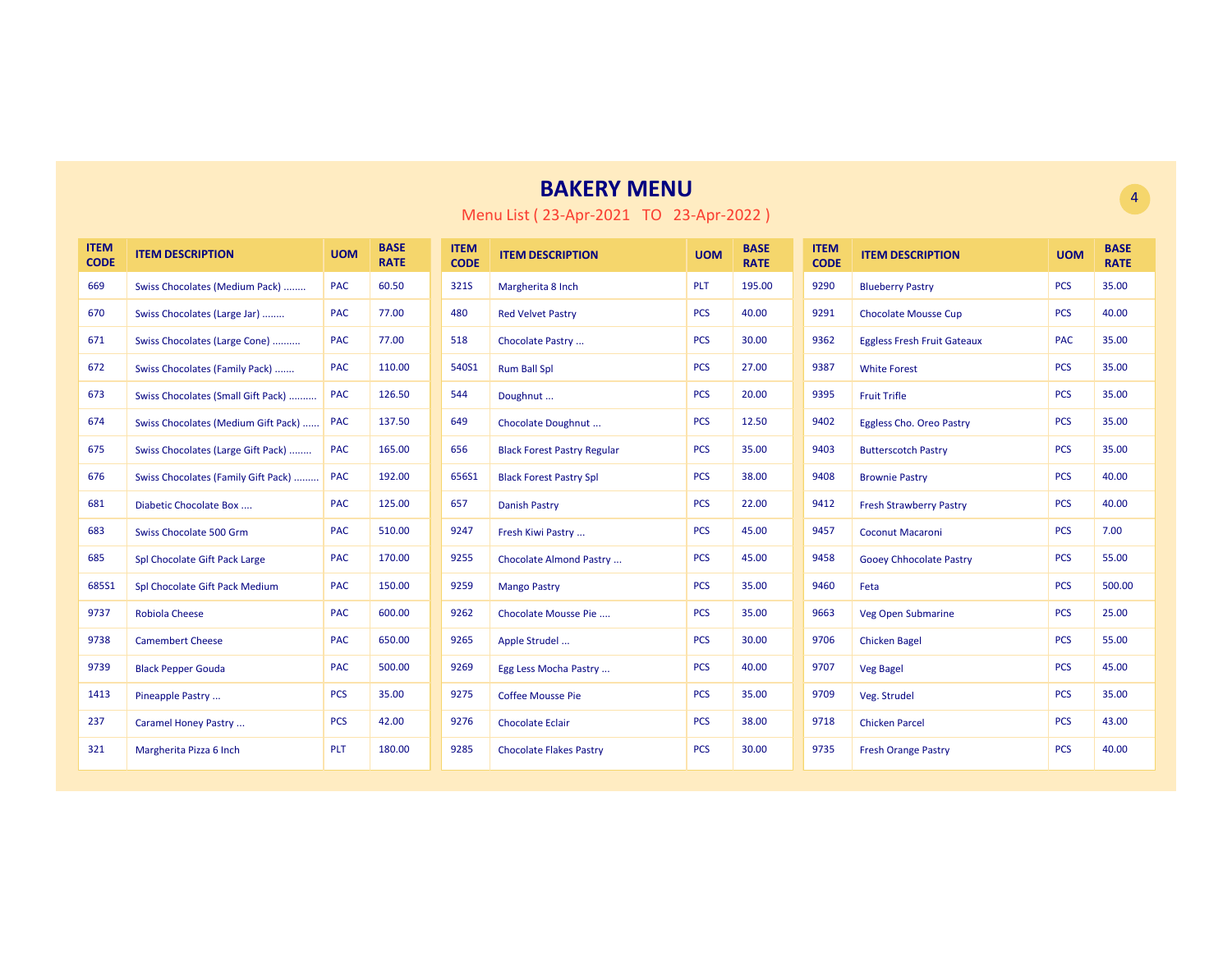| <b>ITEM</b><br><b>CODE</b> | <b>ITEM DESCRIPTION</b>        | <b>UOM</b> | <b>BASE</b><br><b>RATE</b> | <b>ITEM</b><br><b>CODE</b> | <b>ITEM DESCRIPTION</b>         | <b>UOM</b> | <b>BASE</b><br><b>RATE</b> | <b>ITEM</b><br><b>CODE</b> | <b>ITEM DESCRIPTION</b>           | <b>UOM</b> | <b>BASE</b><br><b>RATE</b> |
|----------------------------|--------------------------------|------------|----------------------------|----------------------------|---------------------------------|------------|----------------------------|----------------------------|-----------------------------------|------------|----------------------------|
| 1447                       | Tandoori Chicken Patties       | <b>PCS</b> | 40.00                      | 9668                       | <b>Mini Veg Patties</b>         | <b>PCS</b> | 13.00                      | 9716                       | Vegetable Lorraine Pie            | <b>PCS</b> | 35.00                      |
| 1481                       | <b>Garlic Chicken Patties</b>  | <b>PCS</b> | 40.00                      | 9719                       | <b>Veg Parcel</b>               | <b>PCS</b> | 30.00                      | 9717                       | <b>Chicken Lorraine Pie</b>       | <b>PCS</b> | 50.00                      |
| 241                        | <b>Chicken Internet</b>        | <b>PCS</b> | 40.00                      | 1415                       | Mudpie                          | <b>PCS</b> | 35.00                      | 9722                       | Veg. Mushroom Pie                 | <b>PCS</b> | 35.00                      |
| 242                        | Veg Internet                   | <b>PCS</b> | 30.00                      | 1446                       | Choc Almond Meringue Pie        | <b>PCS</b> | 40.00                      | 9723                       | <b>Banana Walnut Pie</b>          | <b>PCS</b> | 46.00                      |
| 458                        | Chicken Envelop                | <b>PCS</b> | 45.00                      | 513                        | Fruit Mince Pie                 | <b>PCS</b> | 60.00                      | 9726                       | <b>Fish Pie</b>                   | <b>PCS</b> | 45.00                      |
| 520                        | Chicken Patties                | <b>PCS</b> | 30.00                      | 547                        | Apple Pie                       | <b>PCS</b> | 40.00                      | 537                        | Vegetable Pizza                   | <b>PCS</b> | 25.00                      |
| 521                        | <b>Vegetable Patties</b>       | <b>PCS</b> | 25.00                      | 626                        | <b>Fish Corn Pie</b>            | <b>PCS</b> | 45.00                      | 538                        | Chicken Pizza                     | <b>PCS</b> | 55.00                      |
| 570                        | Mutton Patties                 | <b>PCS</b> | 52.00                      | 628                        | Spinach Corn Pie                | <b>PCS</b> | 25.00                      | 9397                       | Chicken Salami Pizza              | <b>PCS</b> | 50.00                      |
| 590                        | Cheese Patties                 | <b>PCS</b> | 6.00                       | 682                        | Mutton Pie                      | <b>PCS</b> | 60.00                      | 9399                       | <b>Veg Special Pizza</b>          | <b>PCS</b> | 30.00                      |
| 9260                       | Egg Patties                    | <b>PCS</b> | 25.00                      | 9367                       | Mini Apple Pie                  | <b>PCS</b> | 15.00                      | 545                        | Plum Pudding                      | POU        | 320.00                     |
| 9267                       | Vegetable Envelope             | <b>PCS</b> | 35.00                      | 9377                       | Chicken Mushroom Vol-Au-Vent    | <b>PCS</b> | 45.00                      | 9654                       | <b>Bread Butter Pudding</b>       | <b>PCS</b> | 45.00                      |
| 9273                       | <b>Paneer Chilly Patties</b>   | <b>PCS</b> | 30.00                      | 9378                       | Corn Cream Vol-Au-Vent          | <b>PCS</b> | 40.00                      | 9749                       | <b>Christ Mass Lunch Transfer</b> | <b>PER</b> | 130.00                     |
| 9278                       | <b>Chilly Chicken Patties</b>  | <b>PCS</b> | 45.00                      | 9380                       | <b>Choco Boat</b>               | <b>PCS</b> | 30.00                      | 1134                       | Chicken Puff Roll                 | <b>PCS</b> | 35.00                      |
| 9390                       | <b>Veg. Samosa Patties</b>     | <b>PCS</b> | 25.00                      | 9382                       | <b>Chicken Pie</b>              | <b>PCS</b> | 40.00                      | 302                        | <b>Chicken Roll</b>               | <b>PCS</b> | 50.00                      |
| 9409                       | <b>Veg Paneer Patty</b>        | <b>PCS</b> | 30.00                      | 9392                       | <b>Chicken Mushroom Pie</b>     | <b>PCS</b> | 45.00                      | 493                        | Cheese & Mushroom Puff            | <b>PCS</b> | 27.00                      |
| 9431                       | <b>Chicken Mashala Patties</b> | <b>PCS</b> | 40.00                      | 9401                       | Chicken Corn Mushroom Pie       | <b>PCS</b> | 40.00                      | 522                        | Cream Cheese Puff                 | <b>PCS</b> | 35.00                      |
| 9662                       | <b>Chicken Super Six</b>       | <b>PCS</b> | 45.00                      | 9435                       | <b>Olive Chicken Pie</b>        | <b>PCS</b> | 40.00                      | 625                        | Cheese Puff                       | <b>PCS</b> | 30.00                      |
| 9667                       | <b>Mini Chicken Patties</b>    | <b>PCS</b> | 15.00                      | 9674                       | Chicken Cheese Spinach Triangle | <b>PCS</b> | 40.00                      | 8108                       | 3d Veg Puff                       | <b>PCS</b> | 25.00                      |

Menu List ( 23-Apr-2021 TO 23-Apr-2022 )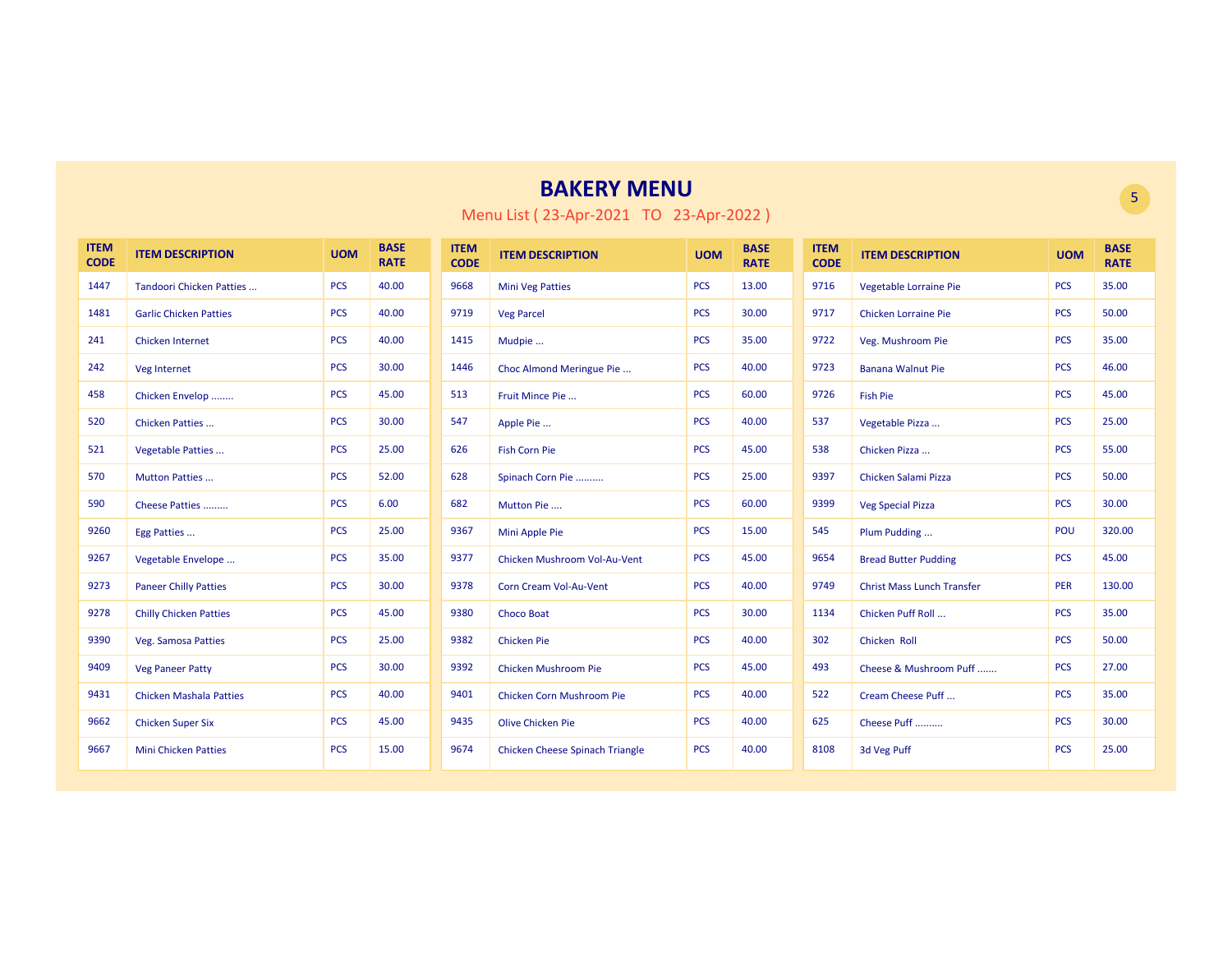| <b>ITEM</b><br><b>CODE</b> | <b>ITEM DESCRIPTION</b>       | <b>UOM</b> | <b>BASE</b><br><b>RATE</b> | <b>ITEM</b><br><b>CODE</b> | <b>ITEM DESCRIPTION</b>         | <b>UOM</b> | <b>BASE</b><br><b>RATE</b> | <b>ITEM</b><br><b>CODE</b> | <b>ITEM DESCRIPTION</b>         | <b>UOM</b> | <b>BASE</b><br><b>RATE</b> |
|----------------------------|-------------------------------|------------|----------------------------|----------------------------|---------------------------------|------------|----------------------------|----------------------------|---------------------------------|------------|----------------------------|
| 9261                       | Mini Sausage Puff             | <b>PCS</b> | 25.00                      | 587                        | Cream Roll Pista                | <b>PCS</b> | 26.00                      | 481                        | <b>Mini Lemon Tart</b>          | <b>PCS</b> | 20.00                      |
| 9304                       | <b>Olive Chicken Puff</b>     | <b>PCS</b> | 40.00                      | 689                        | Chicken Sausage Roll            | <b>PCS</b> | 55.00                      | 525                        | Lemon Tart                      | <b>PCS</b> | 30.00                      |
| 9394                       | <b>Cheese Twist</b>           | <b>PCS</b> | 15.00                      | 9364                       | <b>Mini Dinner Roll</b>         | <b>PCS</b> | 5.00                       | 526                        | Jam Tart                        | <b>PCS</b> | 30.00                      |
| 9406                       | <b>Chicken Mushroom Puffs</b> | <b>PCS</b> | 40.00                      | 9420                       | <b>Cinnamon Roll</b>            | <b>PCS</b> | 25.00                      | 539                        | Chocolate Tart                  | <b>PCS</b> | 30.00                      |
| 9447                       | 3d Chicken Puffs              | <b>PCS</b> | 55.00                      | 9438                       | Chicken Open Hot Dog Roll       | <b>PCS</b> | 45.00                      | 9264                       | Honey Walnut Tart               | <b>PCS</b> | 35.00                      |
| 9666                       | <b>Mini Cheese Puff</b>       | <b>PCS</b> | 15.00                      | 9656                       | Mutton Roll (Mini)              | <b>PCS</b> | 20.00                      | 9280                       | <b>Mushroom Tart</b>            | <b>PCS</b> | 50.00                      |
| 9756                       | <b>Veg Olive Purr</b>         | <b>PER</b> | 30.00                      | 9657                       | Veg Roll (Mini)                 | <b>PCS</b> | 25.00                      | 9363                       | <b>Mini Tart Case</b>           | <b>PCS</b> | 4.00                       |
| 1181                       | <b>Fish Quiche</b>            | PER        | 50.00                      | 9659                       | Fish Roll (Mini)                | <b>PCS</b> | 25.00                      | 9423                       | <b>Fresh Mango Tart</b>         | <b>PCS</b> | 30.00                      |
| 9257                       | Chicken Quiche                | <b>PCS</b> | 60.00                      | 9702                       | Honey Sesame Chicken Roll       | <b>PCS</b> | 45.00                      | 9442                       | <b>Mini Chocolate Tart</b>      | <b>PCS</b> | 25.00                      |
| 9258                       | Mushroom Corn Quiche          | <b>PCS</b> | 50.00                      | 9708                       | <b>Butter Garlic Prawn Roll</b> | <b>PCS</b> | 110.00                     | 9443                       | <b>Chicken Mushroom Tart</b>    | <b>PCS</b> | 40.00                      |
| 9418                       | Corn & Peas Quiche            | <b>PCS</b> | 50.00                      | 9720                       | <b>Chicken Spinach Roll</b>     | <b>PCS</b> | 45.00                      | 9444                       | <b>Veg Tart</b>                 | <b>PCS</b> | 25.00                      |
| 9430                       | Corn & Peas Quiche (Mini)     | <b>PCS</b> | 20.00                      | 9724                       | <b>Mini Custard Roll</b>        | <b>PCS</b> | 25.00                      | 661                        | Croissant & Doughnut Break Fast | PLT        | 41.00                      |
| 9432                       | Mini Chicken Quiche           | <b>PCS</b> | 25.00                      | 9725                       | <b>Mutton Roll.</b>             | <b>PCS</b> | 65.00                      | 443                        | <b>Chicken Burger Mini</b>      | <b>PCS</b> | 45.00                      |
| 495                        | Dinner Roll                   | <b>PCS</b> | 11.00                      | 1182                       | <b>Veg Submarine Roll</b>       | PER        | 30.00                      | 9705                       | Fish Vol-Au-Vent                | <b>PCS</b> | 40.00                      |
| 502                        | Hot Dog Roll                  | <b>PCS</b> | 10.00                      | 9452                       | Alu Gobi Matar Samosa           | <b>PCS</b> | 35.00                      | 9681                       | Paper Carry Bag                 | <b>PCS</b> | 5.00                       |
| 528                        | Chocolate Swiss Roll          | <b>PCS</b> | 20.00                      | 1417                       | Cocktail Savoury Tart           | <b>PCS</b> | 15.00                      | 9660                       | <b>Mutton Samosa(Mini)</b>      | <b>PLT</b> | 35.00                      |
| 542                        | <b>Egg Foccia Sandwich</b>    | <b>PCS</b> | 45.00                      | 185                        | Fresh Fruit Tarts               | <b>PCS</b> | 35.00                      | 4079                       | <b>Green Tea</b>                | <b>BOX</b> | 128.00                     |
| 573                        | <b>Jam Swiss Roll</b>         | <b>PCS</b> | 15.00                      | 467                        | Tart Case                       | <b>PCS</b> | 9.00                       | 4081                       | <b>Tea Bag</b>                  | <b>BOX</b> | 52.00                      |

Menu List ( 23-Apr-2021 TO 23-Apr-2022 )